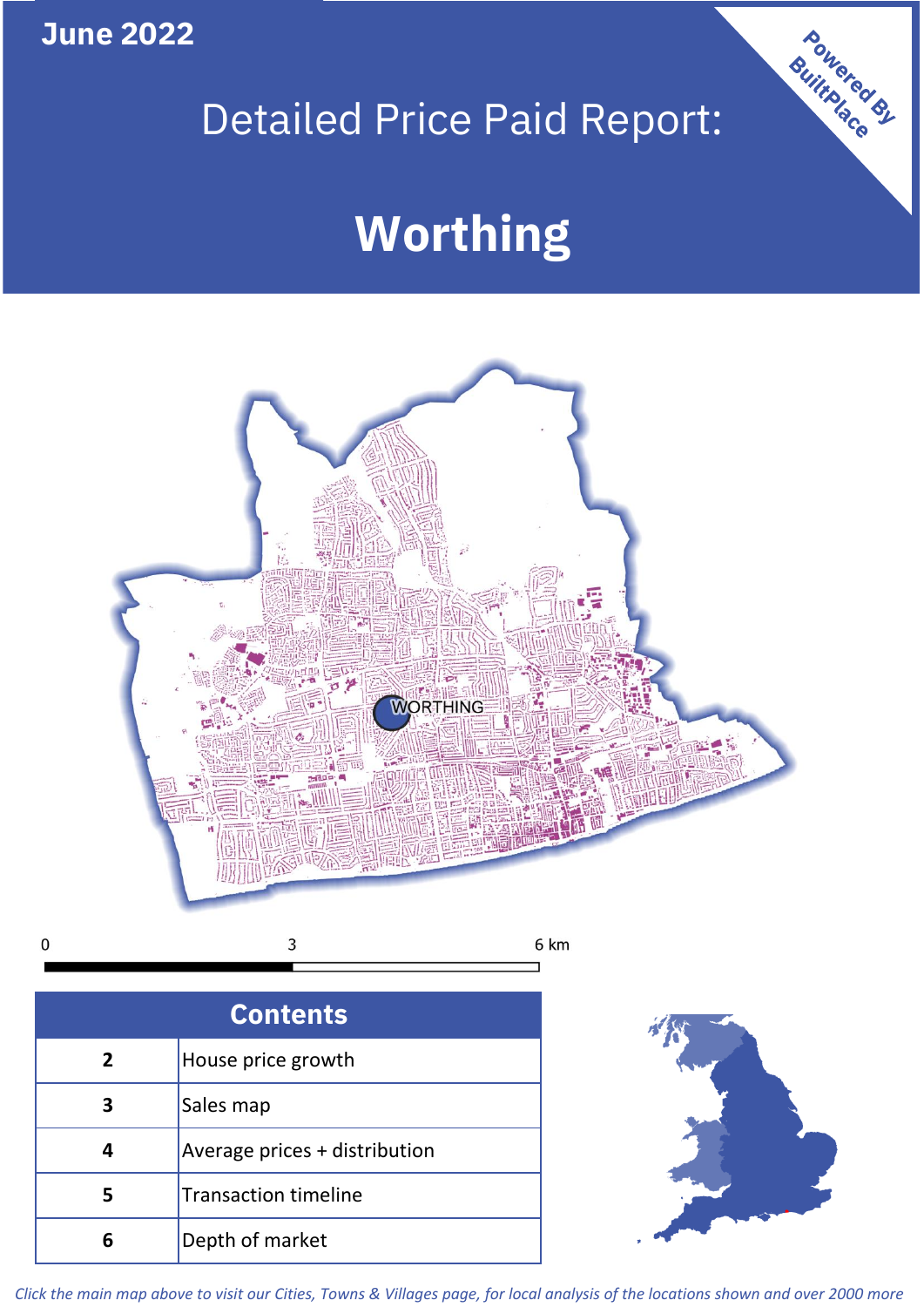### **Headline Data**

|                     | <b>Current level</b> | 3 month  | <b>Annual</b> | '5 vear | 10 year |
|---------------------|----------------------|----------|---------------|---------|---------|
| <b>House prices</b> | £340,090             | 3.0%     | 13.9%         | 27.0%   | 85.7%   |
| <b>Transactions</b> | 2,216                | $-11.4%$ | 20.6%         | $-5.5%$ | 18.9%   |

# **House Price Growth (April 2022 data)**

#### *Annual Change in House Prices*



House prices in Worthing grew by 13.9% in the 12 months to April 2022 (based on 3-month smoothed data). By comparison national house prices grew by 10.7% and prices in the South East grew by 11.5% over the same period.

Worthing house prices are now 63.7% above their previous peak in 2007, compared to +60.7% for the South East and +52.9% across England.



#### *Year-To-Date Change in House Prices, December to April*

Local prices have grown by 3.4% in 2022 so far, compared to growth of 4.3% over the same period last year.

#### *Source: OS OpenData; UK House Price Index (Contains HM Land Registry data © Crown copyright)*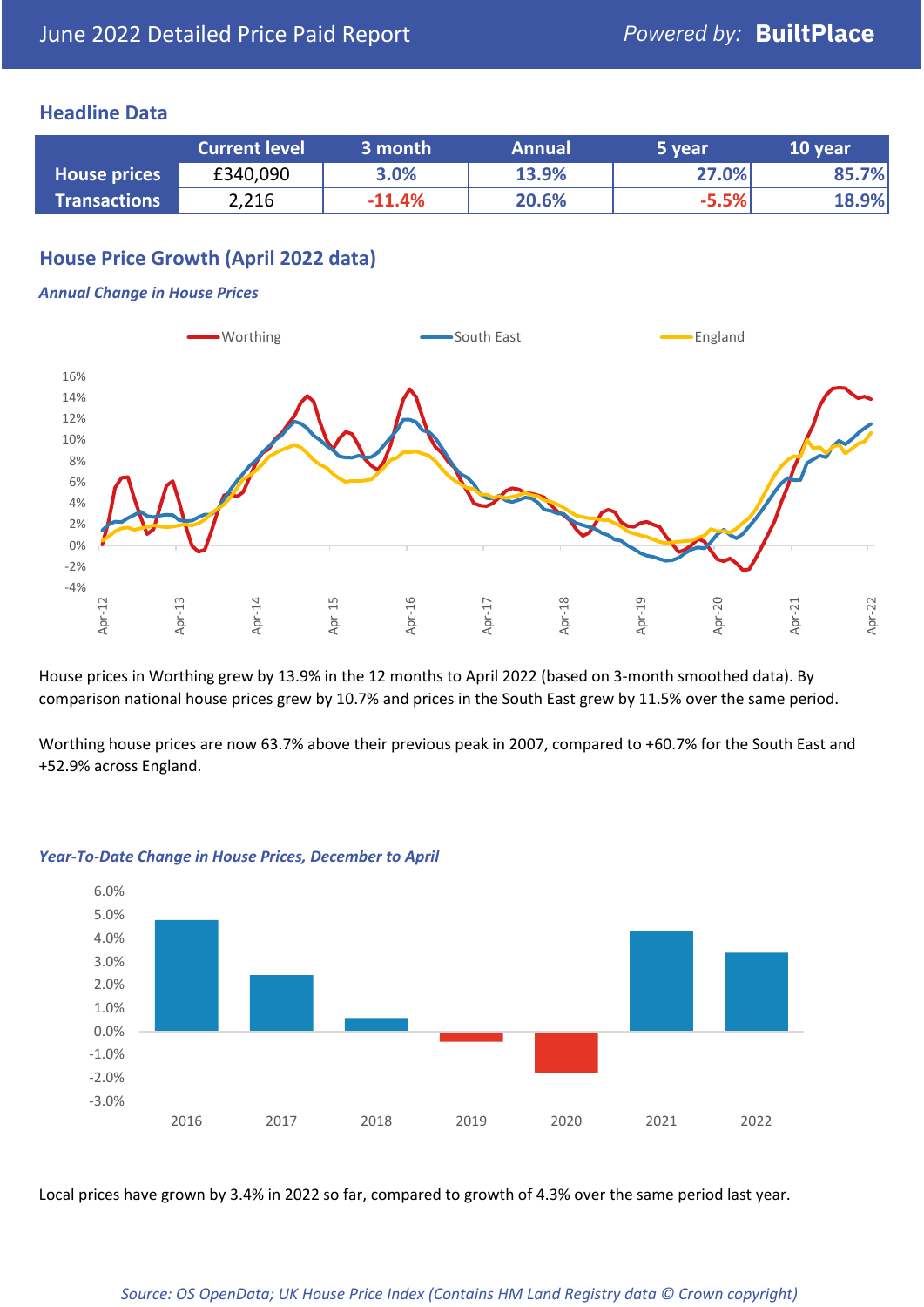# **House Price Map**

#### *12 months to April 2022*



*Each point is one postcode, coloured by the average value relative to all sales in this local authority (price bands are LA-specific quintiles).*

**Map Key**

| Min      | <b>Max</b> |                            |
|----------|------------|----------------------------|
| Up to    | £206,000   | 1st quintile / lowest 20%  |
| £206,000 | £283,000   | 2nd quintile               |
| £283,000 | £358,000   | 3rd quintile               |
| £358,000 | £469,000   | 4th quintile               |
| £469,000 | and over   | 5th quintile / highest 20% |

#### *Source: OS OpenData; UK House Price Index (Contains HM Land Registry data © Crown copyright)*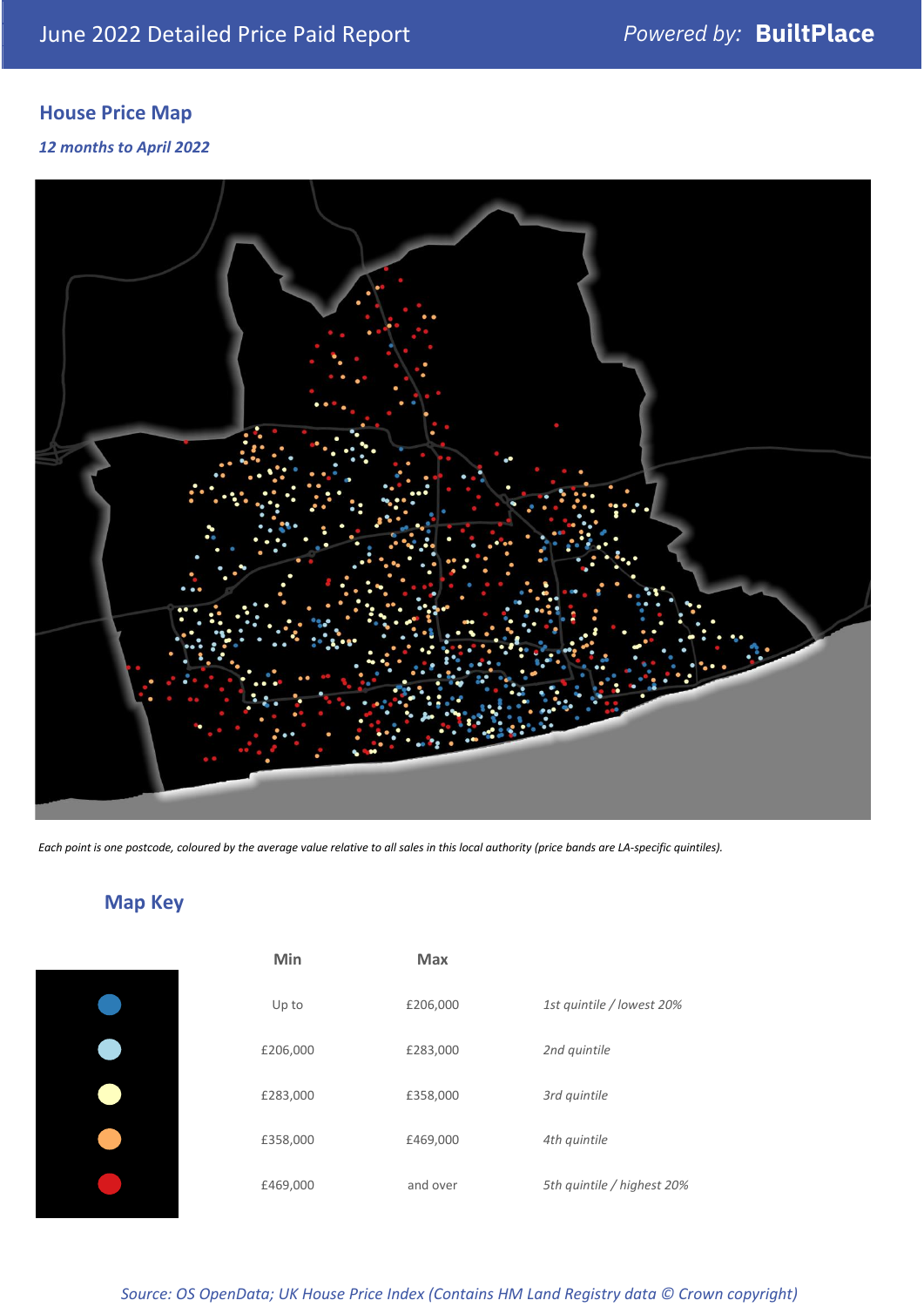# **Average House Price by Property Type**

#### *12 months to April 2022*



|                 | <b>New</b>           | <b>Second hand</b> |  |
|-----------------|----------------------|--------------------|--|
| <b>Flat</b>     | £632,296             | £218,044           |  |
| <b>Terraced</b> | No recorded<br>sales | £342,186           |  |
| Semi-detached   | £399,995             | £422,156           |  |
| <b>Detached</b> | No recorded<br>sales | £560,758           |  |

### **House Price Distribution by Year**

*All properties, by price band and calendar year (2020 = year to date)*

|                    | 1997 | 2002 | 2007 | 2012 | 2017 | 2019 | 2020 |
|--------------------|------|------|------|------|------|------|------|
| <b>Under £100k</b> | 85%  | 32%  | 4%   | 7%   | 2%   | 1%   | 0%   |
| £100-200k          | 14%  | 52%  | 50%  | 43%  | 22%  | 16%  | 16%  |
| E200-300k          | 1%   | 13%  | 32%  | 33%  | 34%  | 27%  | 24%  |
| £300-400k          | 0%   | 3%   | 10%  | 10%  | 26%  | 26%  | 24%  |
| £400-500k          | 0%   | 0%   | 3%   | 4%   | 9%   | 14%  | 19%  |
| <b>£500k-1m</b>    | 0%   | 0%   | 1%   | 2%   | 7%   | 16%  | 16%  |
| £1-2m              | 0%   | 0%   | 0%   | 0%   | 0%   | 1%   | 1%   |
| <b>Over £2m</b>    | 0%   | 0%   | 0%   | 0%   | 0%   | 0%   | 0%   |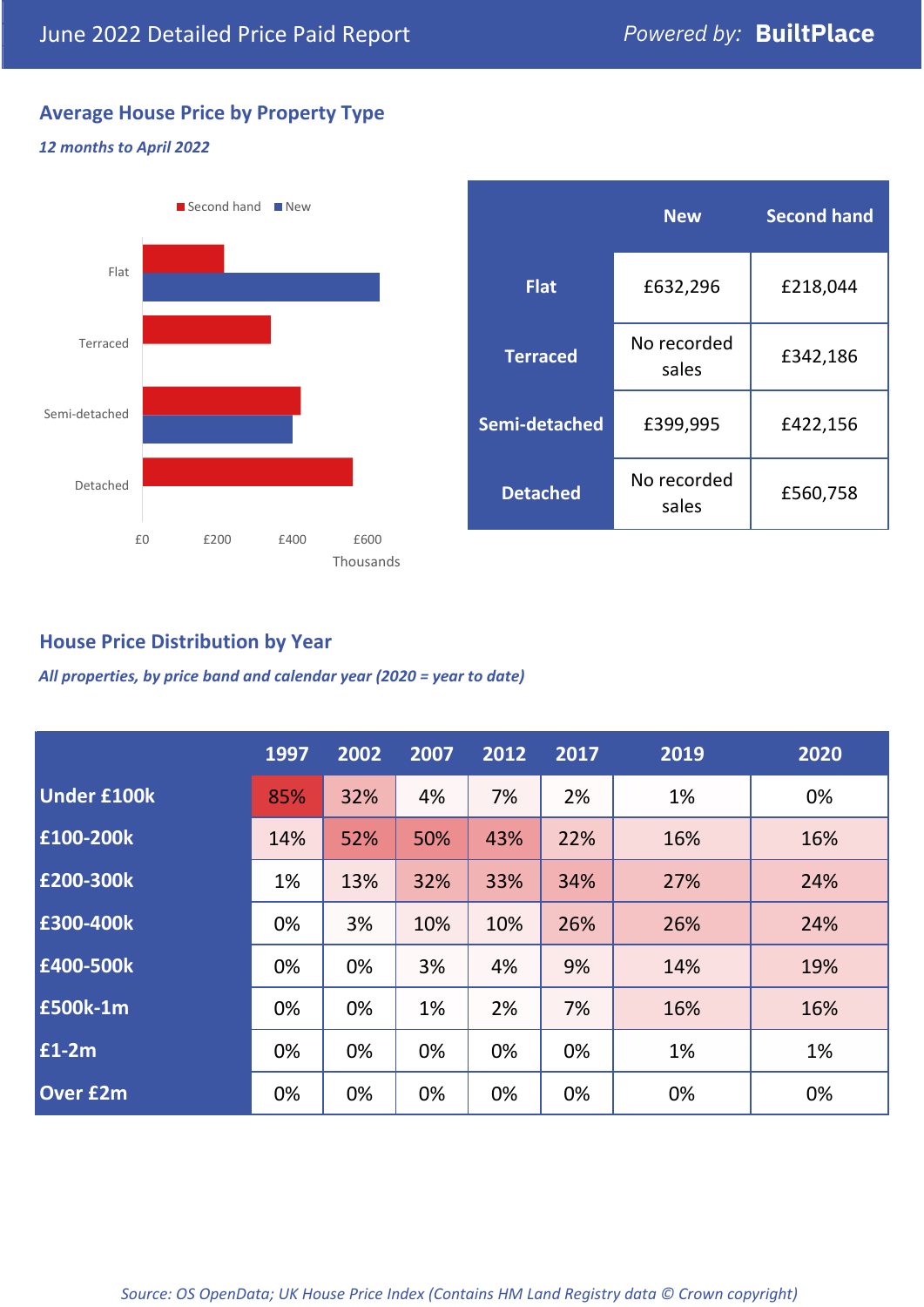# **Transactions (February 2022 data)**

*Annual Transactions, Indexed (2001-05 average = 100)*



There were 2,216 transactions in Worthing during the 12 months to February 2022. This is 72% of the average from 2001- 05 and suggests activity is below pre-downturn levels.

Transactions in Worthing have fallen by 15.0% since 2014, compared to changes of -9.9% for South East and -7.7% for England.



#### *Cash and New Build Sales as % of Total, by Year*

*Note: The data on this page EXCLUDES transactions identified as transfers under a power of sale/repossessions, buy-to-lets (where they can be identified by a mortgage), and transfers to non-private individuals - i.e. it comprises only Land Registry 'A' data.*